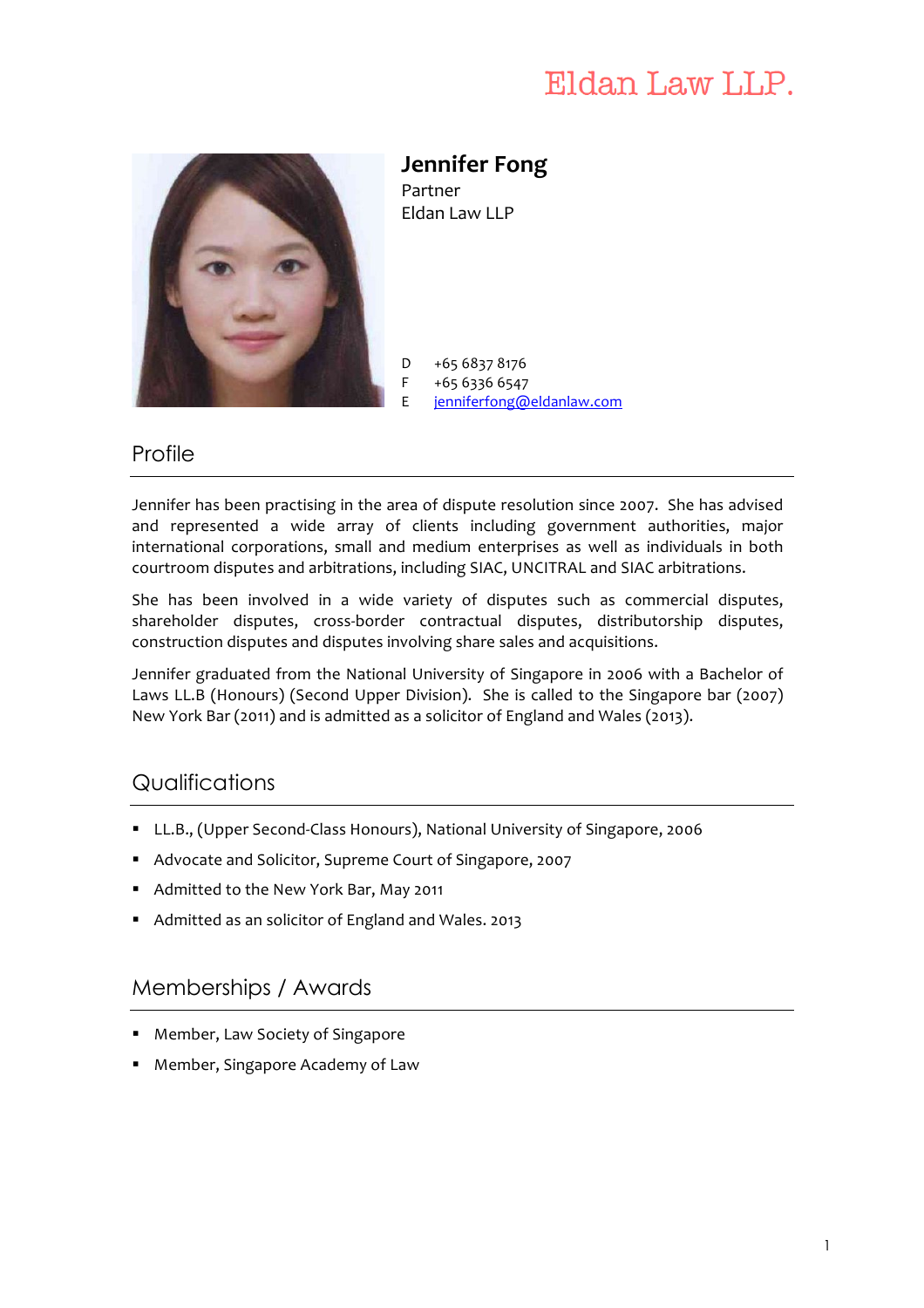#### Some Notable Matters

- Represented local and foreign construction companies in various Building and Strata Management (Security of Payment) proceedings.
- Advised and represented a construction company in its capacity as subcontractor in a Singapore Court of Appeal proceeding against a main contractor. Issues involve delay, implied terms and due diligence.
- Represented a Canadian pharmaceutical company against Vietnamnese sellers in an SIAC arbitration in a dispute involving breaches of representations and warranties in a share sale agreement. Advising on compliance with and infringements of the Architects Act and Professional Engineers Act.
- Represented a South Asian power generation company against a government authority in ICC arbitration proceedings.
- Advised on procedures for challenges to a Singapore arbitral award undergoing enforcement in India.
- Represented a UK engineering company in arbitration against a Phillippines company in a dispute involving alleged defective work in the turbine industry. Dispute was successfully settled.
- Represented a Japanese company in an arbitration involving a dispute over acquisition related loans against a Singapore company.
- § Represented a major multi-national company in the cosmetics industry in an expedited SIAC arbitration against its ex-distributor and subsequently in court proceedings challenging the jurisdiction of the arbitral tribunal resisting the setting aside of an award.
- § Represented a multi-national company in the filtration industry in an expedited SIAC arbitration against its exdistributor, which was successfully settled amicably.
- Represented a South African company vendor in an ICC arbitration involving the sale and purchase of scrap metal.
- § Represented a major international telecommunications company in an SIAC arbitration involving the sale and purchase of telecommunications systems.
- Represented an investor in a SIAC arbitration involving the sale and purchase of the rights to an island.
- Advised an Indonesian company in relation to an ICC arbitration involving rights in joint venture for oil exploration and represented such company in settlement negotiations.